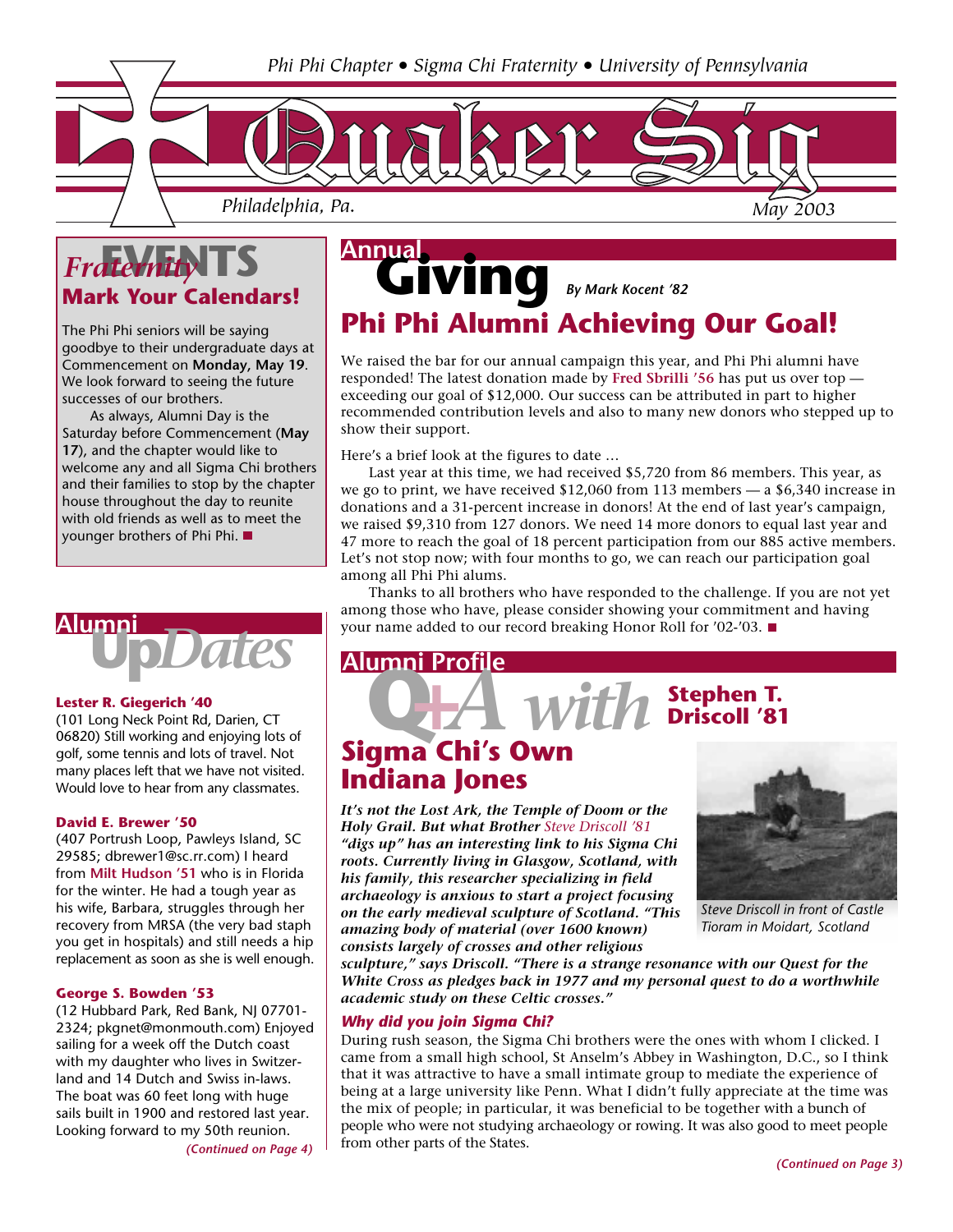

#### President

**Mark A. Kocent '82** Bala Cynwyd, Pa. W: (215) 487-0400 H: (610) 667-8409 kocent@vsba.com

Vice President & Treasurer **Gerald D. Knorr '82** Greenwich, Conn. W: (212) 449-0613 H: (203) 552-9263 gknorr@exchange.ml.com

**Jon L. Greenawalt, Jr. '91** Springfield, Pa. W: (610) 328-0308 H: (610) 558-2256 jgreenawalt@gapinter.com

#### **Paul R. Hertel, III '88** Bryn Mawr, Pa. W: (215) 925-7656 H: (610) 525-9825 phertel@paulhertel.com

#### **Mark Kramer '00**

New York, N.Y. W: (212) 449-7408 H: (646) 414-1310 mkramer@exchange.ml.com

#### **Tom Valenti '00**

New York, N.Y. W: (212) 670-0537 H: (917) 922-6837 thomas\_valenti@.ml.com

#### **Reed Werner '01**

Washington, D.C. W: (202) 647-6278 C: (310) 403-0376 wernerrb@state.gov reedbwerner@hotmail.com

#### **Ronald I. Woodmansee '82**

Marlton, N.J. W: (856) 778-0200, x.21 H: (609) 828-4383 woody@fw-co.com

#### Undergraduate Consul **Andrew Little '04** Philadelphia, Pa. anlittle@wharton.upenn.edu

Pro Bono Counsel **Morris A. Nunes '70** Fairfax, Va. H: (609) 828-4383 man.apc@verizon.net

# Report **By Mark Kocent '82 Alumni**

On January 25, 2003, the Sigma Chi Club of Philadelphia's Board of Trustees met at the chapter house. In attendance were President **Mark Kocent '82**; **Paul Hertel, III '88**; **Ronald Woodmansee '82**; former Consul **John Hession '03**; **Mark Kramer '00**; **Tom Valenti '00**; **Reed Werner '01**; Consul **Andrew Little '04**; and Pro Consul **Sangeen Zeb '04**.

Following a description of the founding of the Sigma Chi Club by Mark Kocent, the Board of Trustees members, officers and related positions (as listed on this page) were nominated and elected in a unanimous vote.

Mark then presented a summary of the proposed chapter house renovation plans, cost estimates, fund-raising efforts and a tentative timeline. It was decided that no construction should be attempted for the summer of '03 and that we would continue to advance the "quiet phase" of the fund-raising efforts thru the spring and summer of '03.

The agreement and amendatory letter between The Sigma Chi Club of Philadelphia and the Trustees of the University of Pennsylvania was reviewed. A resolution outlining the board's consent was presented for signature by board members who were current as of March '02.

Mark also presented a brief review of the agreement negotiations concerning the area bounded by Sigma Chi, ATO and Hillel. It was

**Chapter**

understood by all parties that this area would be subject to redesign and improvement in the near future and that Sigma Chi would be represented in this process to safeguard our rights and interests as defined in the agreements and amendatory letter.

Recent insurance rate increases have contributed to the increases in the undergraduate's liability policy to over \$14,000 per year. This policy is likely to increase again next year. As we near the annual budgetplanning period, the fee for brothers not living in the house will once again be evaluated along with chapter house rents. The undergraduates will forward their input to Andrew Little.

In the fall of '02, the OFSA adopted a policy intended to proactively insure full occupancy for the coming year, thereby safeguarding the current revenue stream. Sigma Chi's stated goals are 100 percent full occupancy at 21 brothers with a 40-percent goal of upperclassmen and the balance being new initiates. Falling below 90 percent occupancy would trigger a raised fee for out-of-house brothers to make up the deficiency. As of April '03, the estimated 2003-04 occupancy for the chapter house is 19 members, or 90 percent of full occupancy.

The next meeting of the Board of Trustees was tentatively set for mid-Sept. '03.

# **Report** *By Drew Crockett '05*

**Brothers of All Ages Ensure Success of Initiation**

On Sunday, April 6, 2003, the chapter initiated 19 new brothers (see page 4). It was an opportunity for alumni to return and engage themselves in the affairs of the chapter. Former Consul **Jamie Allen '02**, former Magister **John Salvucci '02** and classmate **Andy Smith '02** returned to help with new member interviews. **Reid Werner '02** and **Mike Burleigh '02** also attended the ceremony.

As always, the presence of **Murray McComas '58** was felt with great appreciation. He returned to assist with the ritual, allowing everyone involved to reflect on their own Sigma Chi experience. This was especially true for the seniors who experienced initiation for the last time in their undergraduate careers. Their leadership will be missed.

Initiation provides an exiting experience for all, especially for the newly initiated brothers. The bonds of friendship that they have created are no doubt lifelong, and the shape and good character of the Phi Phi Class of 2006 is a reflection of the brotherhood, especially Magister **Ryan Ly '03**. Without Ryan's guidance, their transition into the brotherhood would not have been as easy, and his dedication to the fraternity is exceptional. On Sunday night, with the support of alumni contributions, the newly initiated class spent the evening at Bookbinder's Restaurant in downtown Philadelphia. This tradition started last spring under the guidance of **John Hession '03**, former Consul. **Andrew Little '04** and a few of the new initiates spoke about their experiences, while Murray McComas lent some words of wisdom about initiation being only the beginning of the Phi Phi Sigma Chi experience.

Much appreciation goes to **Rich Repetto '05** for organizing the event. All in all, newly elected Consul Andrew Little and the executive board have seen that the spring semester of 2003 has been a successful one.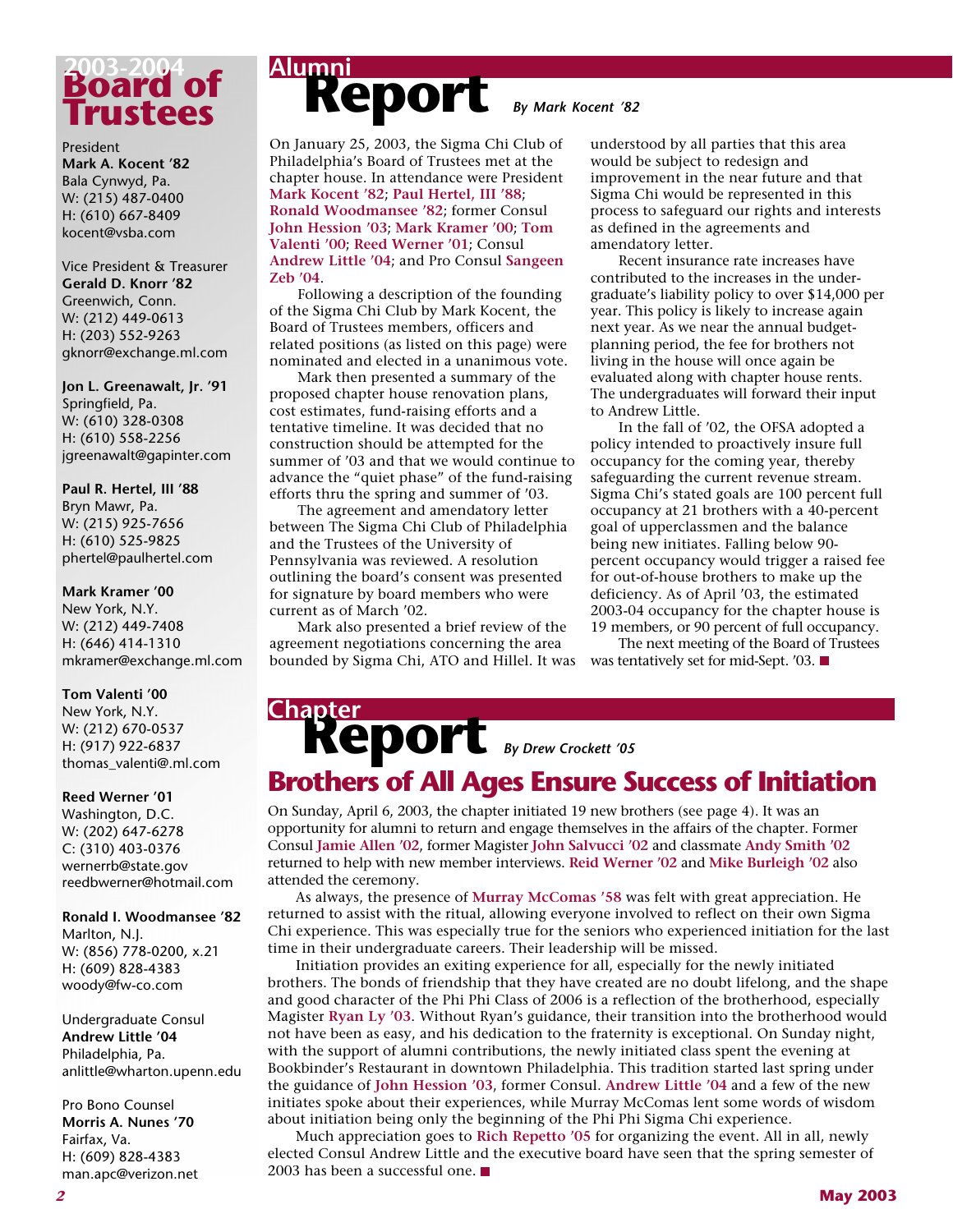## **Alumni Profiles**

# **Q+***A with* **Stephen T. Driscoll '81** *… continued*

#### *Tell us about your favorite memory of the fraternity.*

The strongest memories relate to the build up to the initiation ceremony, which involved lots of unpack behavior. It's probably all toned down now. But my favorite memories are of spending time around the pool table late at night.␣

#### *What kind of influence has the fraternity had on your life since graduation?*

I think that participating in the running of the fraternity was a gentle way to build confidence in my ability to organize stuff. I was the steward in my final year, and I enjoyed the responsibility and the unique opportunity to get to know the enigma that was and is John Wilson, chef no. 1.

#### *With whom do you still stay in contact?*

I moved Scotland in 1982 to study at Glasgow (a one-way trip as it has turned out). So, I kept in touch with **Bob Mazurkiewicz '80** because he used to work for a Scottish distiller and periodically came to Scotland. Tim Kulik '80 also spent a year in Britain during which time his cancer was diagnosed, so retrospectively it was great to pass the time with him the last time he was healthy. His death was a sad loss. Otherwise, I have had little contact apart from occasional messages from **John Halpern '80** and **Rick Mohler '80**, both of whom were memorable roommates.

#### *Tell us about your family.*

I am married to Katherine Forsyth who is a Scottish academic (a Celticist) and we have two girls, Frances (4) and Margaret (2). We would like a third if we could figure out how to skip over the first 12 months.

#### *What other activities or organizations were you involved with during your college days?*

Apart from Phi Phi, my main non-academic activity was rowing for the lightweight crew. Looking back, I am quite amazed that I managed to scrape into the Second Eight. The 6-days-a-week training program seems impossibly demanding now. I tried rowing in Glasgow (when I should have been working on my Ph.D.). I was in Glasgow Uni's First Lightweight Four — altogether a more casual sporting regime. It was fun, but I missed the structure and the Schuylkill River and only did it seriously in 1985-'86 when the Commonwealth Games were held in Scotland. We were not selected but did get to row in some top-class races and got to rub shoulders with Steve Redgrave (five-time gold medallist) when he was just coming into his prime.

#### *What is your nickname, and how did you get it?*

␣ 'Scol Man — it comes from the old R & B track "Soul Man" which was featured in "The Blues Brothers."

#### *Did you live in the house? If so, who were your roommates? Tell us about a memorable time with them.*

In my first year, I lived in the Gym with **Tim Kulik '80** and **Bob Isaacs '80**, both pretty serious students. Tim kept late hours like me, but Bob had a grueling engineering schedule and often slept through our inconsiderate late night antics. I have always felt guilty for that. As a junior, I roomed with **John Halpern '80** in the house, which was probably the greatest reward for being steward.

#### *What do you do for a living?*

I am a medieval archaeologist. I had a very enjoyable time as

a graduate student, finally getting my Ph.D. from Glasgow in 1987 after which I went straight into field archaeology. I have had the pleasure of working at a number of splendid castles, but Edinburgh Castle has to be a highlight. My monograph on these excavations was published in 1997 (*Excavations within Edinburgh Castle* with Peter Yeoman) and provides a sense of the historical atmosphere there. I also have excavated at Glasgow Cathedral, a 13th-century gothic masterpiece (report published in 2002) which was an equally rare privilege. I suppose my most distinctive accomplishment has been the establishment of a field archaeology contracting and consulting group known as GUARD (for Glasgow University Archaeological Research Division) which since I set it up in 1989 has grown to the largest such unit in Scotland with a staff of about 25. Thankfully, I no longer manage it on a dayto-day basis. I sit on the executive committee but spend most of my time teaching archaeology.␣

#### *What affiliations do you currently have and/or public service do you participate in?*

I have lots of professional archaeological memberships, but my main contribution is that I edit the *Scottish Archaeological Journal* for the Glasgow Archaeological Society.

#### *What hobbies do you enjoy?*

I have had to stop playing kids games — soccer and squash due to a wobbly knee, so now my main recreation is cycling. I commute to work on two wheels. Since moving from our classic Glasgow tenement flat a couple of years ago, I have become interested in gardening. This is out of necessity as our moderately salubrious 1870s semi-detached villa sits on an acre of land — an astonishing amount for the inner city and a bigger commitment than I anticipated.␣

#### *What are your goals for the next few years?*

I suppose my immediate goals are bound up with the kids. I am learning Gaelic because our kids are in Gaelic medium education and I don't want to be left out. Strange to be learning a language for fun after all these years. I am also keen to spend more time in the States as my parents get older, so I guess I'll try to develop some academic links. I'd like to reconnect with Penn because I feel much of my work connects with the urban studies and historical archaeology traditions there. We will see. I'd also like to write a big book on medieval Scotland, but that my have to wait until after the girls are bigger.

One other project that I have been involved with but has yet to pull in the big money to make it happen concerns the early medieval sculpture of Scotland. This amazing body of material (over 1600 known) consists largely of crosses and other religious sculpture, much of it covered with fabulous interlace and fantastic beasts. Scotland is where the Celtic High Cross tradition started and flourished. There is a strange resonance with our Quest for the White Cross as pledges back in 1977 and my personal quest to do a worthwhile academic study on these Celtic crosses. This is a big, daunting task and I still don't know exactly how to go about it, but when it happens I think I'll know. In the meantime, I am enjoying living a small city with a vibrant population set in fabulous countryside. I can't imagine any place better to be living.

Brothers who would like to contact Steve can reach him at **std@archaeology.gla.ac.uk.**